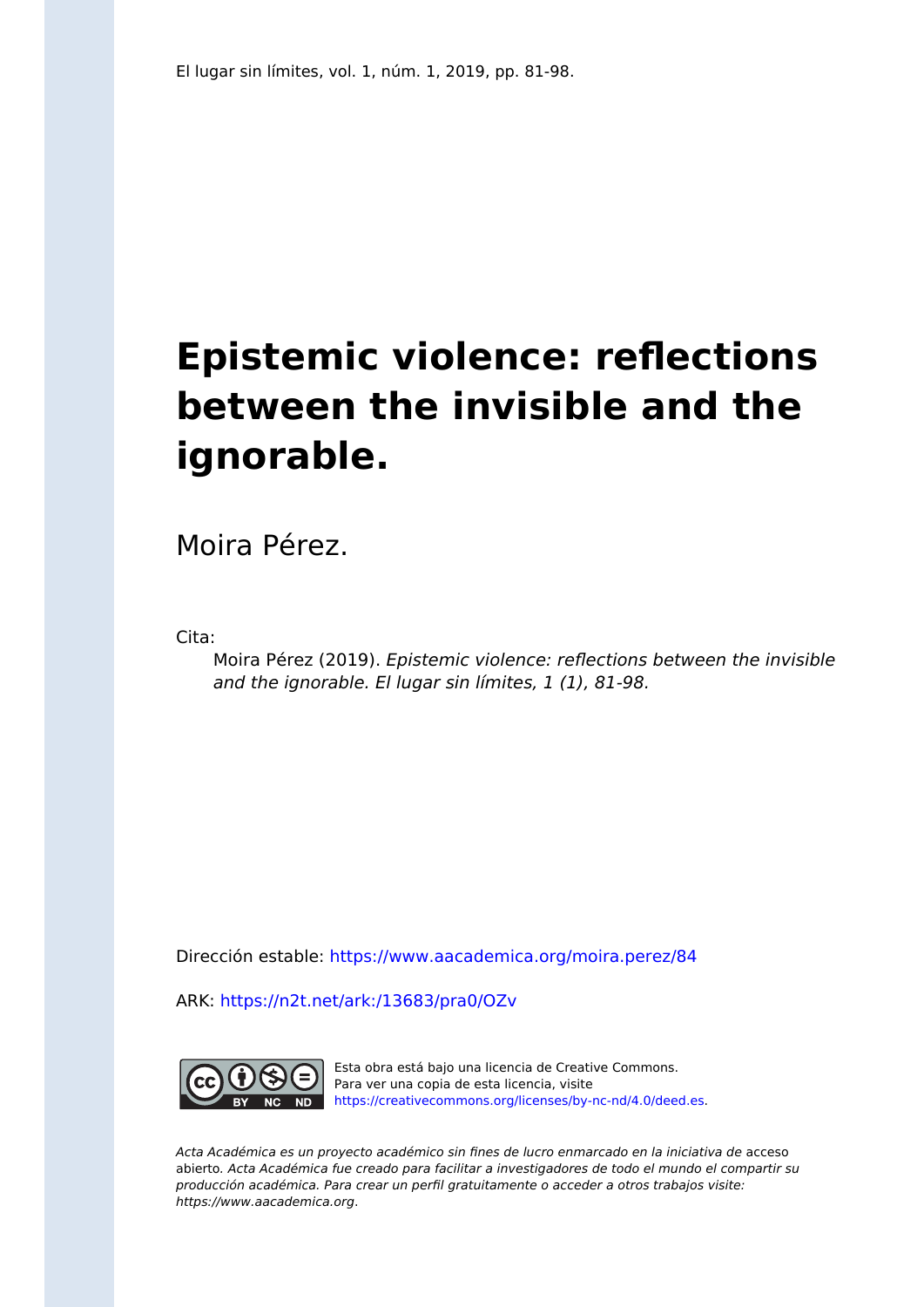#### **Title: Epistemic violence: reflections between the invisible and the ignorable**

**Abstract**: Among the forms of violence that affect socially marginalized identities, epistemic violence is probably one of the least addressed, in favor of more direct or spectacular ones. However, it is a political, ethical and epistemic phenomenon that affects everything from dayto-day relationships to professional practice, from grassroots activism to international law. Epistemic violence threatens the integrity of individuals and communities and plays a key role in power systems such as sexism, colonialism, ableism, among others. This work offers a characterization of the phenomenon as a type of "slow violence", and an analysis of some of the ways in which it is presented. Subsequently, it analyzes the link between epistemic violence and identity, and considers the possibility of a violence-free epistemic system. The paper seeks to offer tools to understand this form of violence more deeply and comprehensively, and to address it in the different spaces in which it is expressed.

## **Epistemic violence: reflections between the invisible and the ignorable1**

#### **The slow pace of epistemic violence**

Despite its magnitude and persistence, epistemic violence continues to be relatively marginal in the Humanities and Social Sciences, which -except for some perspectives focused on racial, colonial / postcolonial, or gender issues- have been reluctant to consider the epistemic realm as a specific site of violence. Perhaps as a consequence, this form of violence is virtually absent from the public agenda of international organizations, state agencies and social movements. However, these are forms of violence that can be central to the experience of marginalized individuals, not only because they affect them in their epistemic exchanges, but also because the imbalance they cause in the social system feeds other types of violence and exclusion. On the other hand, epistemic violence as a structural phenomenon is a key factor, though unrecognized, in systems of privilege such as racism, sexism and cissexism, and as such it is strengthened by its own imperceptibility. In this article I propose a philosophical perspective, one among many other possible ones, to face the difficulty of detecting and analyzing those less evident forms of violence; I will also seek to understand its specifically epistemic character, and to outline some ideas for its resolution.

The notion of epistemic violence refers to the different ways in which violence is exercised in relation to the production, circulation and recognition of knowledge: the denial of epistemic agency for certain subjects, the unacknowledged exploitation of their epistemic resources, their objectification, among many others. A brief catalogue of "the network of unequal relationships in the production of knowledge", proposed by philosopher Blas Radi, includes phenomena such as "de-qualifying and disapproving epistemic subjectivity; objectifying; canceling epistemic authority, as well as a division of intellectual labor; instrumentalization; academic extractivism; misreadings; and colonial appropriation"<sup>2</sup>. Insofar as it is a form of violence, it has ethical and

 $1$  NOTE: This paper was published in Spanish as "Violencia epistémica. Reflexiones entre lo invisible y lo ignorable", *El lugar sin límites,* 1(1): pp. 81-98, 2019 (http://revistas.untref.edu.ar/index.php/ellugar/article/view/288). This translation was done for dissemination purposes, and therefore it might include minor errors in style and language.

<sup>2</sup> Blas Radi, "On Trans\* Epistemology: Critiques, Contributions, and Challenges", in *Transgender Studies Quarterly*, vol. 6, no. 1, 2019, p. 52.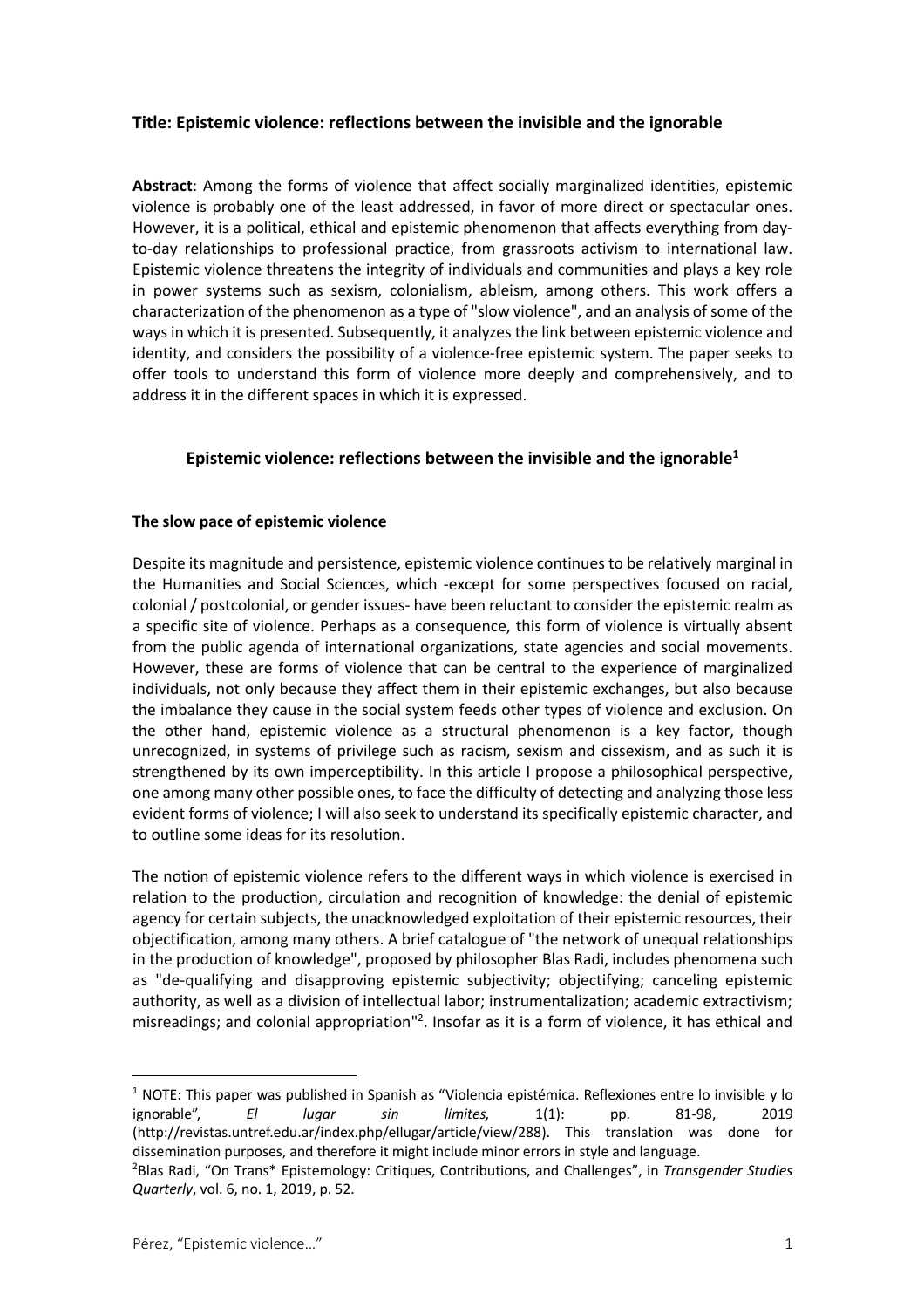political consequences; since it is a specifically epistemic mode of violence, it also entails epistemic damage for individuals and the communities to which they belong.

This brief introductory outline already reveals one of the first difficulties that we find to conceptualize epistemic violence -and to address it in practice-: some of its presentations would not seem to fit into the concepts of violence that are more widespread in our culture, such as "the fact of using force and intimidation to obtain something", "coercion",<sup>3</sup> or the use of physical force. Traditional definitions of violence usually involve an action or set of specific actions, an agent (individual or -on occasions- collective, as is the case with institutional violence) and a victim. Here, on the other hand, we are dealing with much more diffuse forms of violence, characterized by their capillarity, their imprecise temporality and their quasi-independence of specific agents executing them. So, if we do not want to inflate the category of violence to such an extent that "everything can be violence", but we do not want to leave out its less direct, visible and punctual forms either (such as the one we are referring to here), we need to develop a definition of violence that accounts for its diverse modalities, while at the same time serving to stipulate its specificity. In view of this need, in what follows violence will be understood not as an action or an event, but rather as "a form of social relationships characterized by the denial of the other<sup>14</sup>, that is, the historically and socially located denial of the subjectivity, legitimacy or existence of another individual or community. Violence, then, will be understood as a structure, "a fundamental force in the framework of the ordinary world and in the multiple processes of that world"<sup>5</sup>.

Within these parameters, epistemic violence can be understood as a form of what Rob Nixon has called "slow violence", that is, "a violence that occurs gradually and out of sight, a violence of delayed destruction that is dispersed across time and space, an attritional violence that is typically not viewed as violence at all"<sup>6</sup>. Slow violence, including what Lauren Berlant<sup>7</sup> called "slow death," happens on a different scale and puts into question our usual notions of temporality, agency and gravity in relation to violence. Contrary to the prevailing conceptions that represent it as an event or act that is specific, explosive and spectacular, we are facing a form of violence that is "rather incremental and accretive", but with "calamitous repercussions [that play] out across a range of temporal scales<sup>18</sup>. Epistemic violence as I will understand it in this work responds to these characteristics: a gradual, cumulative form of violence, difficult to attribute to a particular agent, and imperceptible to many -frequently including its own victims-

These traits imply that one of the first challenges facing those who seek to address epistemic violence, like other forms of slow violence, is to retrace the conceptions we inherit about this phenomenon, in order to grasp what it is exactly, what its forms are, and how it works. And, of course, to work on alternatives to face it. For this, it may be useful to begin by looking into the different expressions of epistemic violence and the different ways in which it functions.

#### **Exploring the workings of epistemic violence**

As with other modalities of violence, in its epistemic form violence has different shapes and

.

<sup>3</sup> *Diccionario de la Lengua Española*, Madrid, Espasa-Calpe, 2005.

<sup>4</sup> Agustín Martínez Pacheco, "La violencia. Conceptualización y elementos para su estudio", in *Política y Cultura*, no. 46, 2016, p. 16.

<sup>5</sup> Bruce B. Lawrence & Aisha Karim, *On Violence. A Reader,* Durham and London, Duke University Press, 2007, p. 5.

<sup>6</sup> Rob Nixon, *Slow violence and the environmentalism of the poor*, Cambridge and London, Harvard University Press, 2011, p. 2.

<sup>7</sup> Lauren Berlant, "Slow Death (Sovereignty, Obesity, Lateral Agency)", in *Critical Inquiry*, vol. 33, no. 4, 2007, pp. 754-780.

<sup>8</sup> Rob Nixon, op. cit., p. 2.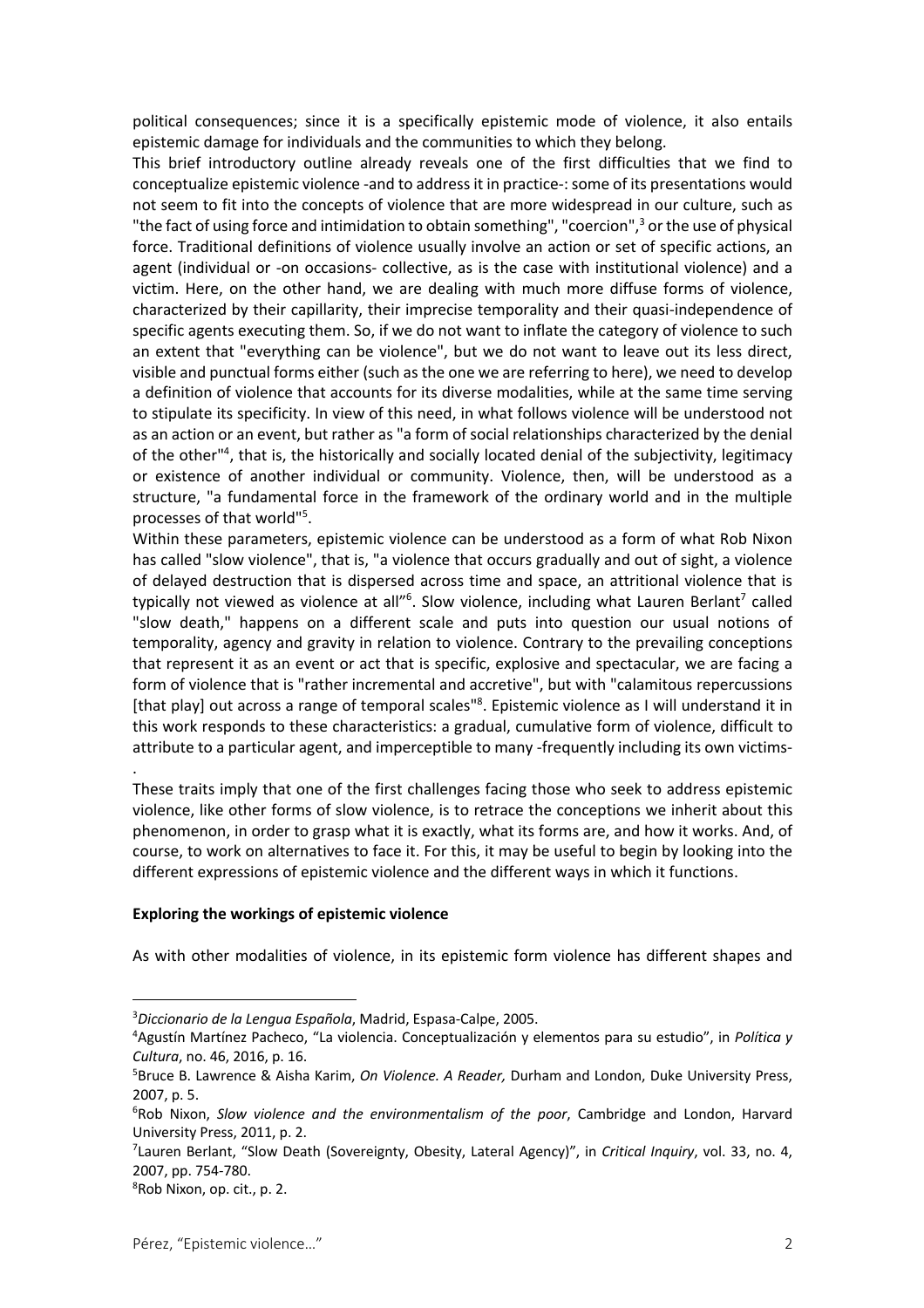happens through the most diverse dynamics. In this section, I intend to offer a broad, though not exhaustive, characterization of different ways in which epistemic violence unfolds. In deploying this scheme, I am well aware of Gaile Pohlhaus Jr.'s warnings when describing a closely related phenomenon (to which we will return shortly): epistemic injustice. Pohlhaus<sup>9</sup> points out that offering a closed list of forms of epistemic injustice runs the risk of omitting other modalities that are not visible or relevant to the person who writes, but can be for others - particularly people who, because of a specific situation of oppression, are exposed to forms of epistemic violence that do not affect whoever is writing. This is why, instead of offering a closed taxonomy, I have chosen to focus on some of its outstanding features and forms of expression. This toolkit will surely allow us to analyze other phenomena that, due to my own positioning or the limitations of other studies done so far, have not been exposed yet.

At the root of any form of epistemic violence we find the compulsory assignment of subjects and cultural systems to one of two different and discrete spheres: "us" and "the others", each with its corresponding epistemic role. This phenomenon, called "othering", works by establishing an insurmountable distinction between "us" or "one" - the epistemic agents - and "them" or "others" - implicitly excluded and inferior, constructed in reference to that "one", while at the same time it makes it possible. Gayatri Chakravorty Spivak develops the concept in relation to colonial domination and the ways in which "meaning/knowledge intersects power"<sup>10</sup>. producing at once the colonized "other" and "the other text", the alternative historical narrative that consolidates an imperialist project<sup>11</sup>. Part of the violence in "othering" is that subjects are forcefully located in the place of epistemic (and, in this case, also political) objects of the "one", thus reconfiguring the world of those who are subjected to such violence (the colonizer is "worlding their own world", that is, "making the world" of colonized subjects $^{12}$ ).

This bisection into two opposite and hierarchical areas sets the ground for all the forms of epistemic violence we will see in what follows. Returning to the definition given above of violence as "the historically and socially situated denial of the subjectivity, legitimacy or existence of another individual or community", we can organize the different expressions of epistemic violence around the different ways in which such denial takes place.

In the most extreme expression of this denial, the distinction "one" / "other" is deepened as a difference between the intelligible and the unintelligible, that is, what will not only fail to be included in epistemic exchanges as an authorized agent (as we will see in the cases below), but will not even be conceivable within that system. José Medina refers to this maximum degree of violence as epistemic death ("hermeneutical death" in the case that interests him, since he refers to the hermeneutical injustice), that is, the annihilation of the self "when subjects are not simply mistreated as intelligible communicators, but prevented from developing and exercising a voice, that is, prevented from participating in meaning-making and meaning-sharing practices"13. As Achille Mbembé has expressed, such distinction is drawn in terms of irreducible difference: in his analysis of Nineteenth-Century French racism, the author explains that "to point out that someone is a 'black man' equals to say that he is a biologically, intellectually and culturally predetermined being due to his irreducible difference. He would belong to a different species. And, as a distinct species, it should be described and catalogued. For the same reason,

<sup>9</sup> Gaile Pohlhaus, Jr., "Varieties of epistemic injustice", in Ian James Kidd, José Medina & Gaile Pohlhaus Jr., *Routledge Handbook of Epistemic Injustice* (pp. 12-26), London, Routledge, 2017, p. 16.

<sup>10</sup>Gayatri Chakravorty Spivak, "The Rani of Sirmur: An Essay in Reading the Archives", in *History and Theory*, vol. 24, no. 3, 1985, p. 255.

<sup>11</sup>*Ibid*., p. 257.

<sup>12</sup>*Ibid.,* p. 253.

 $13$ José Medina, "Varieties of hermeneutical injustice", in Ian James Kidd, José Medina & Gaile Pohlhaus Jr., *Routledge Handbook of Epistemic Injustice* (pp. 41-52), 2017, p. 41.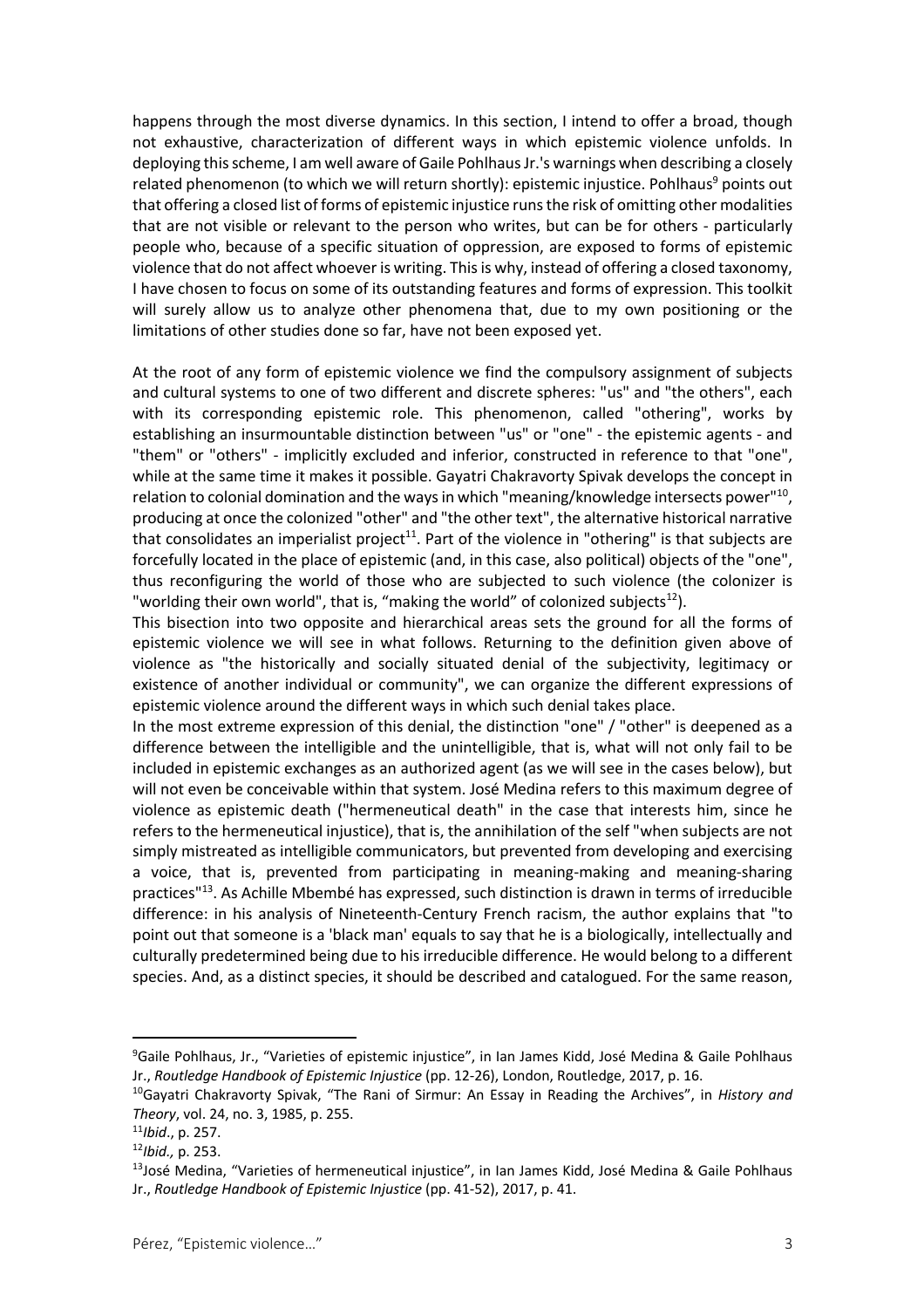he should be subject to a different moral classification"<sup>14</sup>. The unintelligible is thus sentenced to epistemic abjection - and, as a consequence, political, moral and social abjection as well.

Even before reaching the point of abjection or unintelligibility, subjects can be strongly diminished in their role in an epistemic exchange, that is, their epistemic agency can be reduced and their knowledge denigrated. The idea -and its application in practice- that certain people or types of people are not capable of producing adequate knowledge, or will not be able to evaluate or understand it, is one of the most evident forms of epistemic violence, even to the point of obscuring subtler, but equally effective, forms.

A practice that has long been denounced by critical epistemologies is that of objectification, which was already suggested above with Mbembé's reflection on the mandate to describe and catalogue. Here, the distinction "one" / "other" is given through the division of intellectual labour, where one part is considered "subject" of knowledge and another "mere object". While the "one" monopolizes the subject's place, the "other" will serve as the object of his/her inquiries; neither place exists without the other, and a displacement of the "other" to the position of "one" would mean a crisis for the epistemic system in question. Objectification has been the target of critique by many theoretical positions originated in socially marginalized places, such as postcolonial studies<sup>15</sup>, feminist theory, or trans\* studies<sup>16</sup>. These currents have denounced, for example, that objectification effaces the agency of those who are reduced to "mere objects" and consolidates an idea of intellectual superiority for the "subjects". According to Radi, "mere objectification" occurs in the conjunction of "objectification" (taking something as an object of study) and "epistemic disqualification" (considering that it is not capable of fulfilling another role or contributing to the exchange): "In practical terms, a relationship of epistemic dependence is established whereby the bodies, sexualities, and genders of trans\* people are turned into matters whose credibility requires the opinion of various (cis) intellectual authorities"17. Donna Haraway, for her part, has denounced how objectification feeds systems of inequality and exploitation that exceed the epistemic realm. According to the author, behind that conception of the "object" as "a passive and inert thing" and of science as the process of describing said object, they hide "either appropriations of a fixed and determined world reduced to resource for instrumentalist projects of destructive Western societies, or "masks for interests, usually dominating interests"18.

The reduction of the subjects' epistemic role can also be expressed through the denial of their epistemic authority, that is, the affirmation that a certain subject, due to an extra-epistemic trait, is not a reliable source of knowledge. Here I include testimonial injustice, one of the most discussed phenomena in recent years in the field of social epistemology. The category of "testimonial injustice" serves to point specifically at "the injustice that a speaker suffers in receiving deflated credibility from the hearer owing to identity prejudice on the hearer's part"<sup>19</sup>. An important feature of the notion of epistemic injustice as originally proposed by Miranda

<sup>14</sup>Achille Mbembé, *Crítica de la Razón Negra,* Buenos Aires, Futuro Anterior Ediciones, 2016, p. 131.

<sup>15</sup>See for instance Edward Said, *Orientalismo,* Barcelona, Penguin Random House, 2002; and Chandra Talpade Mohanty, "Under Western eyes: Feminist scholarship and colonial discourses", in *Feminist review*, no. 30, 1988, pp. 61-88.

 $16$ See for instance Blas Radi, "Defundamentos y postfundaciones: Revoluciones conservadoras, tecnologías de apropiación y borramiento de cuerpos y subjetividades trans en la obra de Preciado", in *Sexualidades-Serie monográfica sobre sexualidades latinoamericanas y caribeñas,* vol. 12, 2015, pp. 1-27; and Leila Dumaresq, "Ensaio (travesti) sobre a escuta (cisgênero)", in *PeriódiCus,* vol. 5, no. 1, 2016, pp. 121-131.

<sup>17</sup>Blas Radi, "On Trans\* Epistemology…", op. cit., p. 49.

<sup>18</sup>Donna Haraway, "Conocimientos situados: la cuestión científica en el feminismo y el privilegio de la perspectiva parcial", in *Ciencia, cyborgs y mujeres. La reinvención de la naturaleza,* Madrid, Cátedra, 1995, p. 340.

<sup>19</sup>Miranda Fricker, *Epistemic injustice: Power and the ethics of knowing*, New York, Oxford University Press, 2007, p. 4.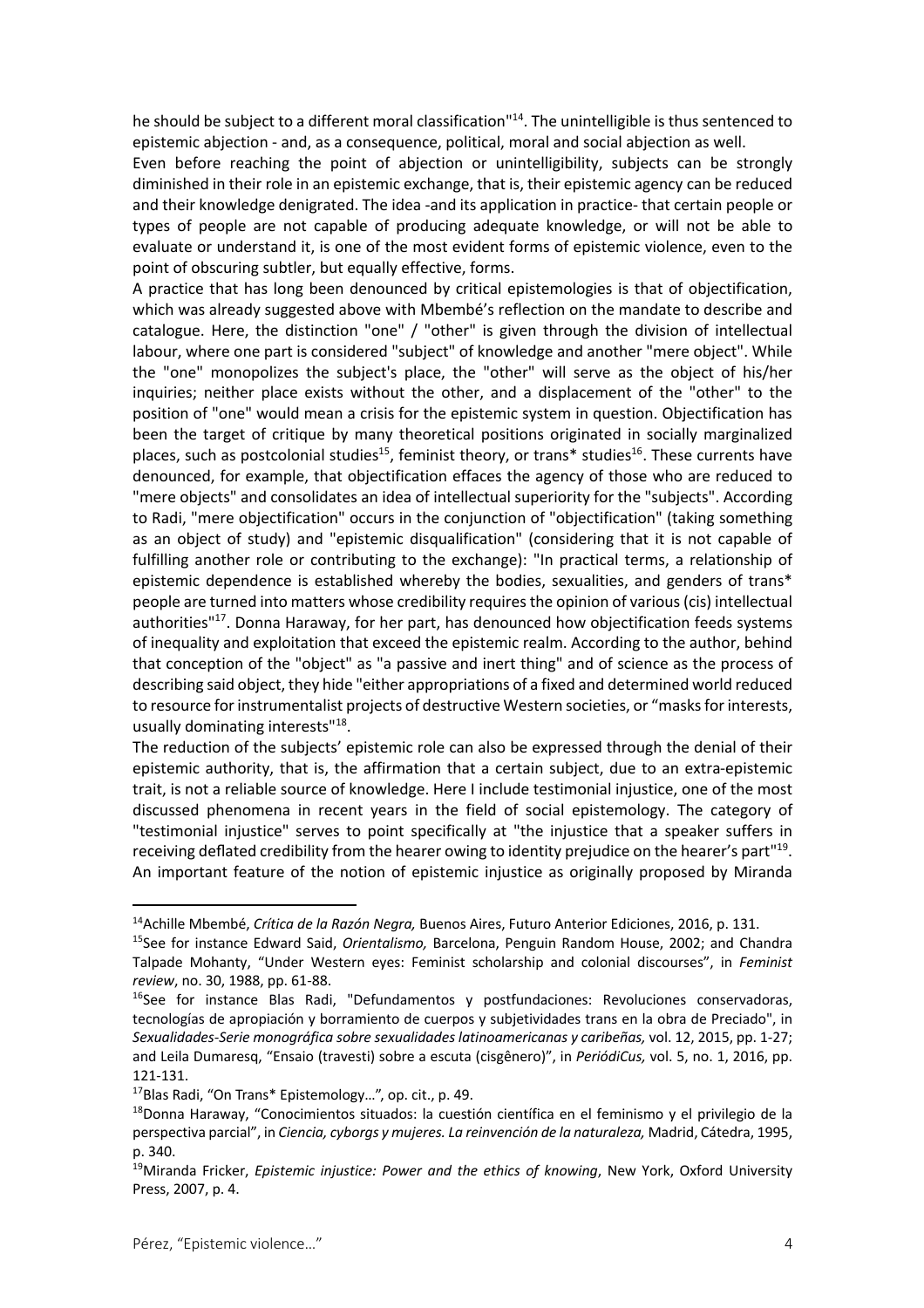Fricker, which distinguishes it from the category of epistemic violence I am using here, is that she understands the former as an unintended phenomenon: Fricker was precisely interested in naming something that is frequent but difficult to identify, which entails damage but not intentional or conscious manipulation<sup>20</sup>. In this sense, we could say that testimonial injustice is a specific type of epistemic violence characterized, among other things, by its being unintended. As a result of these processes, there are entire areas of knowledge that are denigrated and marginalized, and that result in losses for the epistemic system. This includes what Foucault calls "subjugated knowledges", particularly in its meaning of the knowledge "coming from below": "a whole series of knowledges that have been disqualified as nonconceptual knowledges, as insufficiently elaborated knowledges: naïve knowledges, hierarchically inferior knowledges, knowledges that are below the required level of erudition or scientificity<sup>121</sup>. In other words, knowledge and experience - and the subjects that embody them - are organized in a multileveled hierarchy where the most privileged side affirms itself as a "radically exclusive universality"<sup>22</sup>, and the least privileged -with a range of more or less valued knowledges in the middle- is completely excluded from the epistemic system. Here we find one of the key points when thinking about epistemic violence: besides the political and ethical problem implied in the marginalization or instrumentalization of certain subjects for the interests of others, we need to confront the specifically epistemic damage it entails. I will return to this in the last section; suffice it to say for now that the exclusion of certain subjects and knowledge results in an impoverishment of the epistemic system, which loses contents and capacity for self-criticism. Now, epistemic violence does not always imply the rejection of the knowledge produced by marginalized subjects or groups. In some cases, this knowledge is known and used, but not recognized as the product of those who forged it and as part of a broader and more complex system of thought. Here we face what Leanne Betasamosake Simpson, intellectual of the Mississauga Nishnaabeg nation, called "cognitive extractivism": "Let's take whatever teachings you might have that would help us right out of your context, right away from your knowledge holders, right out of your language, and integrate them into this assimilatory mindset" $^{23}$ . Some years later, Ramón Grosfoguel would take up this notion to speak of "epistemic extractivism", that is, the unacknowledged exploitation of marginalized communities' epistemic resources. Both coincide in highlighting the connection between epistemic extractivism, physical extractivism and economic extractivism: each of these forms is based on "an attitude of reification and destruction towards the world of human and non-human life, [an attitude] produced in our subjectivity and in power relations by a 'capitalist/patriarchal, occidentalcentric/Christian-centric, modern/colonial' civilization"24. Extractive practices transform "the knowledges, the forms of human existence, the forms of non-human life and what exists in our ecological environment in 'objects' to be instrumentalized, with the purpose of extracting them and exploiting them for their own benefit regardless of the destructive consequences that such activity may have on other human and non-human beings<sup>"25</sup>. Such processes of epistemic

<sup>&</sup>lt;sup>20</sup>Miranda Fricker, "Evolving Concepts of Epistemic Iniustice", in Ian James Kidd, José Medina & Gaile Pohlhaus Jr., *Routledge Handbook of Epistemic Injustice* (53-60), London, Routledge, 2017.

<sup>21</sup>Michel Foucault, *Defender la sociedad,* Buenos Aires, Fondo de Cultura Económica, 2008, p. 21.

<sup>22</sup>Edgardo Lander, "Ciencias sociales: saberes coloniales y eurocéntricos", in Edgardo Lander (ed.), *La colonialidad del saber: eurocentrismo y ciencias sociales. Perspectivas Latinoamericanas* (pp. 11-41), Buenos Aires, CLACSO, p. 17.

<sup>23</sup>Naomi Klein, "Dancing the World into Being: A Conversation with Idle-No-More's Leanne Simpson", *YES Magazine*, 5/3/2013, accesible at www.yesmagazine.org/peace-justice/dancing-the-world-into-being-aconversation-with-idle-no-more-leanne-simpson

<sup>24</sup>Ramón Grosfoguel, "Del «extractivismo económico» al «extractivismo epistémico» y al «extractivismo ontológico»: una forma destructiva de conocer, ser y estar en el mundo", *Tabula Rasa*, no. 24, 2016, p. 126.

<sup>25</sup>*Ibid*.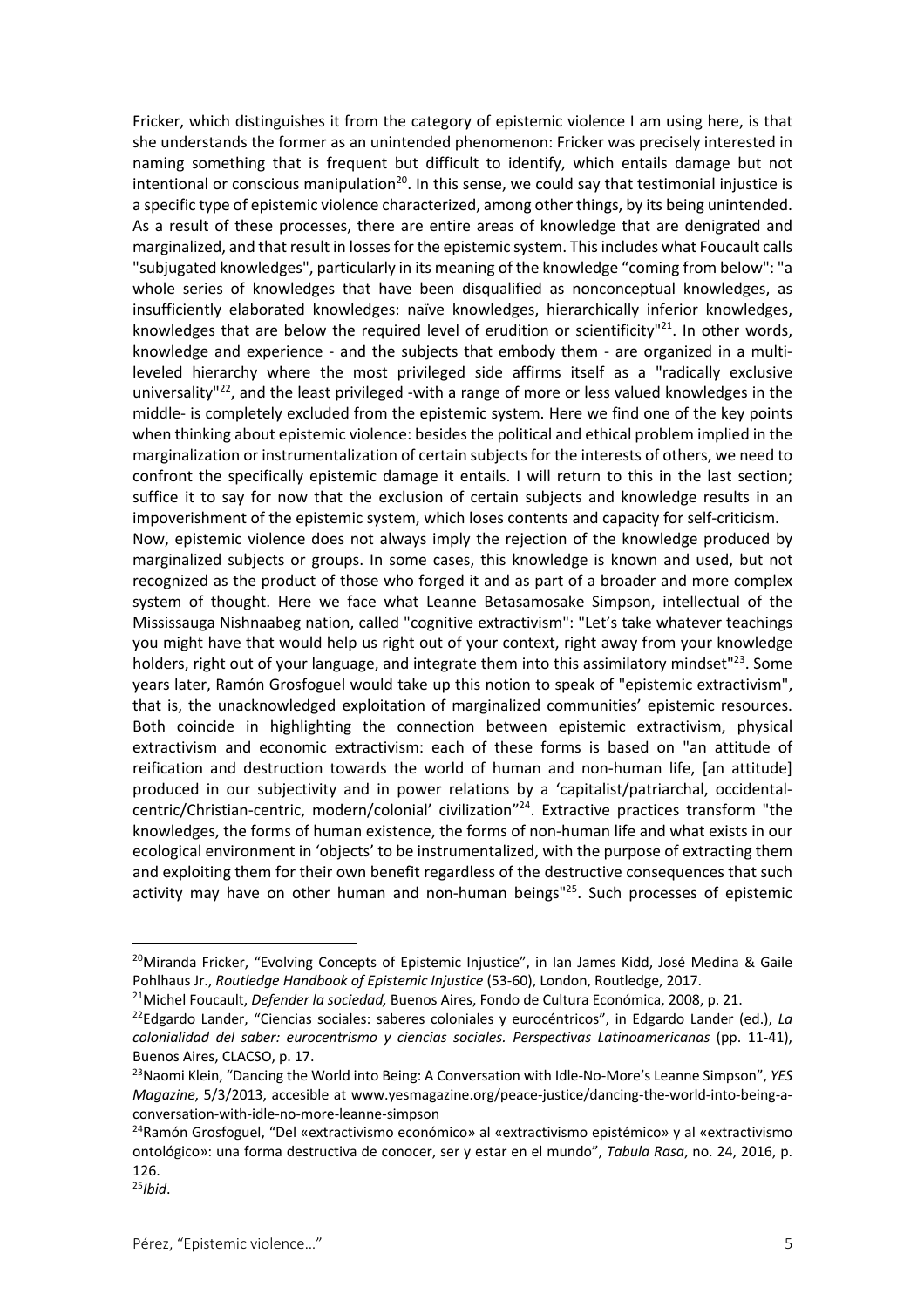extractivism, then, entail an idea of the value of that knowledge, but not of the value, rights or dignity of those who produced them.

As I hope to have made clear so far, epistemic violence is a structural phenomenon, fueled by the individual actions of people (be them well- or ill-intentioned), but independent from them. Consequently, the effects of epistemic violence go far beyond the silencing of individual voices, or direct censorship from hegemonic subjects towards marginalized ones. They also include social phenomena that cannot be easily assigned to specific agents, or that call into question dualist "oppressed/oppressive" approaches. Consider, for example, what Fricker calls "hermeneutical injustice": the lack of adequate categories to make sense of the experiences of non-hegemonic communities, due to their hermeneutical marginalization, that is, to their exclusion from the processes and spaces where social senses about various phenomena are produced. Hermeneutical injustice is the specific form of injustice in which "a gap in collective interpretive resources puts someone at an unfair disadvantage when it comes to making sense of their social experiences"<sup>26</sup>, and particularly their experiences of oppression. This can occur through the absence of appropriate hermeneutical categories, a direct rejection of the notions developed by the communities, a lack of willingness to understand or incorporate them, and/or the illusion that they can adequately interpret their own reality based on the categories offered by the groups that marginalize them, what in another work we have called "hermeneutic mirage" (that is, "the illusion that there is in fact a category that gives meaning" to a certain phenomenon, "when in reality there is little more than an interpretive lacuna"<sup>27</sup>). Hermeneutical injustice impinges upon the sociocultural contexts where our daily lives take place, and shows how hospitable (or not) hermeneutical conditions are for different subjects and groups.

Another effect of this hospitality, or lack thereof, is the disposition that different groups have at the moment of initiating an epistemic exchange. For example, Kristie Dotson has called attention to cases in which a trajectory of epistemic marginalization leads to strategies of silencing or selectivity on the part of the agents themselves. The result, which the author calls "epistemic drowning," is "the truncating of one's own testimony in order to insure [sic] that the testimony contains only content for which one's audience demonstrates testimonial competence<sup>"28</sup>. This modality brings us back to the uselessness of dichotomous analyses regarding epistemic violence: it is not always perpetrated by specific agents (as was seen, for example, in the previous case), it is not always an action that can be pinned down to a specific moment, and it is not necessarily a form of violence directly exercised by an epistemically privileged person towards a marginalized one - although, of course, the practice of "epistemic smothering" arises from a history of experiences of marginalization.

#### **Epistemic violence, marginalization and identity**

This brief outline allows us to capture some of the multiple forms that epistemic violence can take: as a repression of a certain perspective or as the unacknowledgement of others; by the subjects themselves or from third parties; affecting individuals, concepts, approaches or entire worldviews. All these forms contribute to the international division of intellectual work, that is, the allotment of certain communities to the role of epistemic agents and others to the role of objects, while still others are completely left out of the zone of intelligibility. This division of labor can be structured along the lines of gender, nationality, language, among many others. In this section, I am interested in considering the link between epistemic violence and identity, and

<sup>26</sup>Miranda Fricker, *Epistemic Injustice…,* op. cit., p. 1.

<sup>&</sup>lt;sup>27</sup>Moira Pérez & Blas Radi, "El concepto de 'violencia de género' como espejismo hermenéutico", in *Igualdad, autonomía personal y derechos sociales,* no. 8, 2018, p. 84.

<sup>28</sup>Kristie Dotson, "Tracking epistemic violence, tracking practices of silencing", in *Hypatia*, vol. 26, no. 2, 2011, p. 244.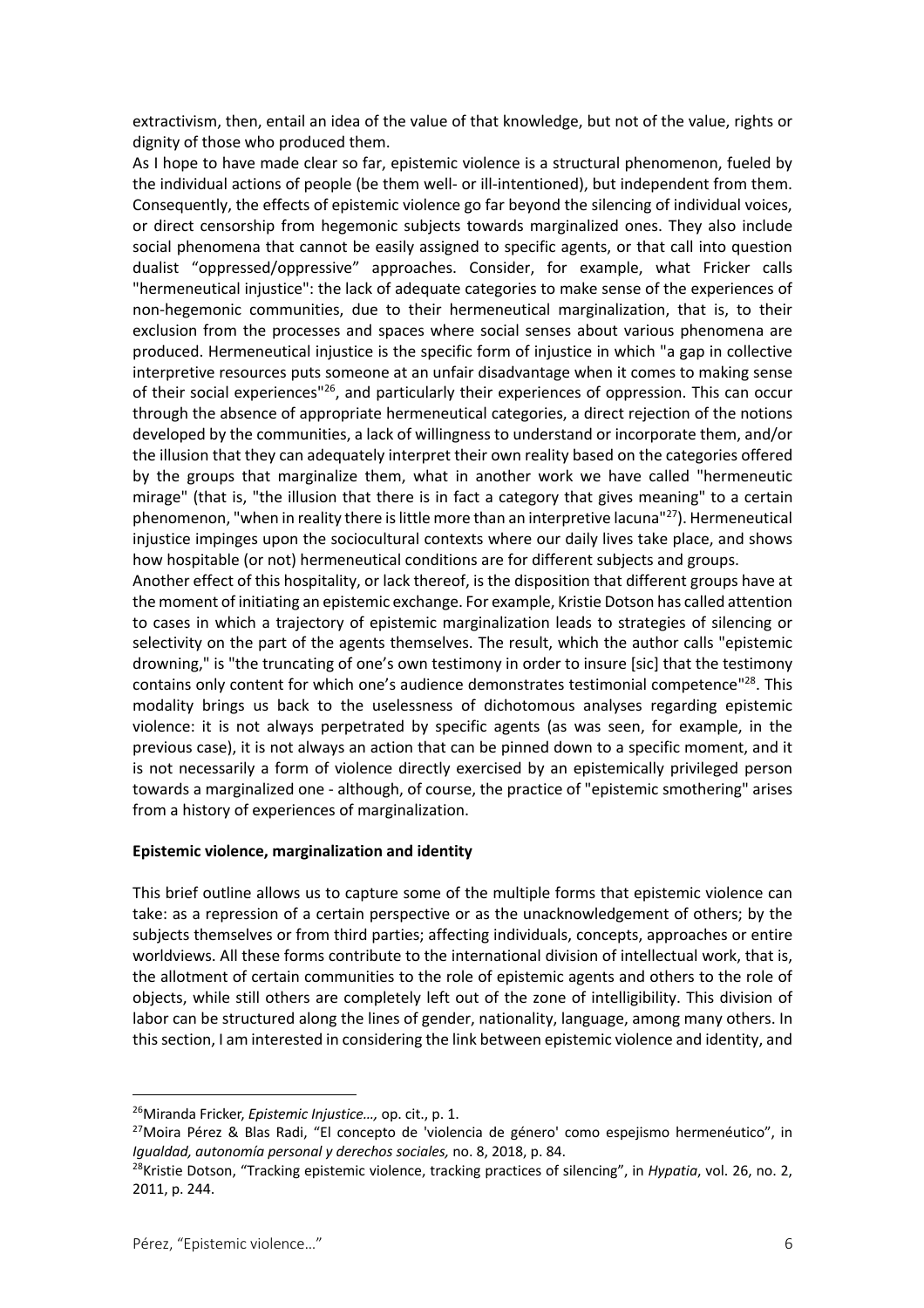in particular how it affects those subjects whose identities are the target of deep-seated negative stereotypes, which "track them through different domains of the social world"<sup>29</sup>. Although there seems to be nothing in epistemic violence itself that makes it an identity phenomenon, it is often considered in terms of power identity relations, since certain groups tend to be marginalized epistemically on the basis of their identity (gender, racial, national, or other). Additionally, examinations of epistemic violence have historically been closely linked to anti-colonialist, decolonial and postcolonial theories, in which identity plays a central role. One of the first theorizations of that concept, Gayatri Chakravorty Spivak's "Can the Subaltern Speak?", focuses on "the remotely orchestrated, far-flung, and heterogeneous project to constitute the colonial subject as Other" and "the asymmetrical obliteration of the trace of that Other in its precarious Subject-ivity [sic]"<sup>30</sup>. Analytical epistemology, on the other hand, has analyzed how prejudice enters our epistemic system, among other things, through the stereotypes that we need heuristically to determine in each situation if someone *appears as* reliable or not<sup>31</sup>. This is how a speaker's identity becomes a determining factor in their epistemic life: faced with the immediate need to assess our interlocutor's reliability, our credibility judgments "must reflect some kind of social generalization about epistemic trustworthiness the competence and sincerity- of people of the speaker's social type"<sup>32</sup>. The point, as social epistemologies have warned us since their inception, is that these stereotypes, prejudices and generalizations are based on extra-epistemic factors, thus putting the quality of exchange at risk from an epistemic point of view.

It is evident that the damage produced by epistemic violence does not fall exclusively within the order of knowledge, but reaches all areas of social relations. For example, it is a phenomenon that plays an important role in the experiences of political marginalization, since it is triggered before the terms for inclusion (or exclusion) from the public sphere are established. In other words, epistemic violence cuts out the field of political participation prior to its hierarchization. In the words of Martín Savransky,

Unlike the political violence provoked by exclusion in the definition of the *demos* [...], epistemic violence has a much more pervasive power, since it [...] occurs prior to the debate on recognition and representation (*Darstellung*). It is almost a play on words, since we could say that the characteristic of epistemic violence is that it does not 'exclude', for which it is necessary to 'in-clude' first, but rather 'pre-cludes': it mutes, silences, renders invisible, before the debate about inclusion even takes place.<sup>33</sup>

Epistemic violence can increase in the case of people located under multiple axes of oppression, such as racialized women or trans\* and neurodivergent people. Consider, for example, the case of migrant women: as detailed by activist Ursula Santa Cruz, the experience of these people includes the construction of "a homogeneous group of 'migrant women'", including their "victimization and infantilization", along with "symbolic racism and exoticization"; furthermore, "their experiences are denied –their capacities, their knowledge, their aspirations and their

<sup>29</sup>Ian James Kidd & Havi Carel, "Epistemic injustice and illness", in *Journal of applied philosophy*, vol. 34, no. 2, 2017: 177.

<sup>30</sup>Gayatri Chakravorty Spivak, "¿Puede hablar el subalterno?", in *Revista colombiana de antropología*, vol. 39, 2003, p. 317.

<sup>&</sup>lt;sup>31</sup> See for example Linda Martin Alcoff, "On Judging Epistemic Credibility: Is Social Identity Relevant?," *Philosophic Exchange*, vol. 29, no. 1, article 1, 1999; and Miranda Fricker, *Epistemic Injustice…,* op. cit. 32Miranda Fricker, *Epistemic Injustice…,* op. cit., p. 32.

<sup>33</sup>Martín Savransky, "Ciudadanía, violencia epistémica y subjetividad", *Revista CIDOB d'afers internacionals*, no. 95, 2011, p. 117.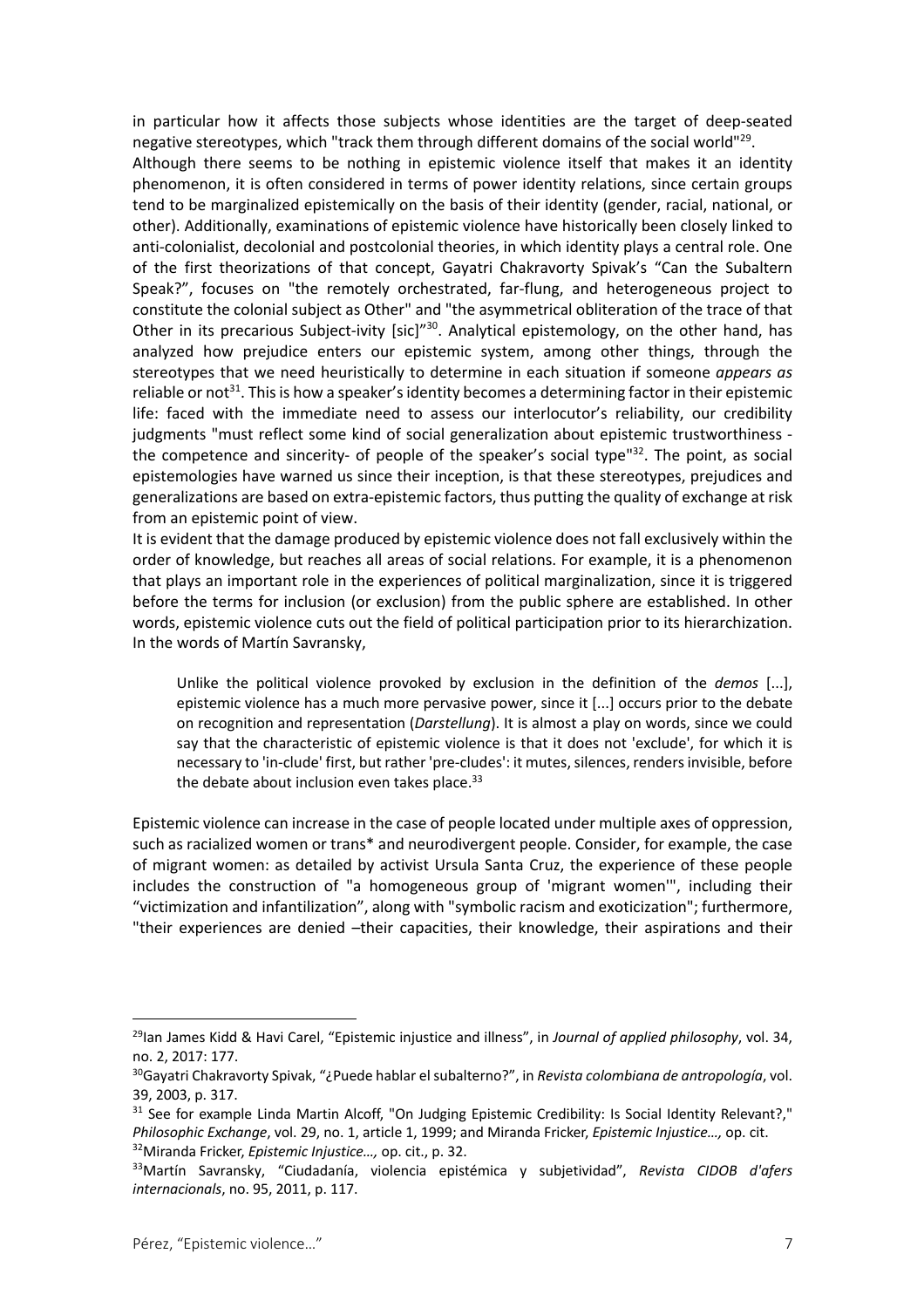needs-" and "their voices are appropriated by experts, including feminists and academics"<sup>34</sup>. Both the place of the "one" and that of the "other" are built on racial, ethnic, religious, geopolitical, and gender factors, among others, that involve complex and multifaceted experiences of privilege and/or marginalization.

This is a fundamental part of the daily experience of marginalized subjects, to the point that it is present even within the framework of well-intentioned initiatives. Consider for instance Nannette Funk's analysis of the German welcoming policy in 2015-2016 (*Willkommenspolitik*):

The state and civil society often acted *for* refugees, instead of empowering them, where possible - to be agents on their own behalf. [...] Mechanisms for refugee self-representation in the public sphere, for example, a right to speak in community discussions on refugee matters affecting them, were rare.<sup>35</sup>

Here we see an example of the denial of epistemic agency, when the discussion on a policy excludes the perspectives of those who will be directly affected by it. At this point, understanding the specific functioning of epistemic violence is central to address its different presentations, which otherwise may remain hidden behind a seemingly inclusive policy.

In this regard, it should be noted that progressive social movements and the academy also have their share of responsibility in the phenomenon. Some of the first theorizations about epistemic violence explicitly referred to activism as a site of marginalization, as is the case of Chakravorty Spivak, who points at the feminism of "the *comprador* countries" as an accomplice to those "one/other" distinctions, due among other things to their "belief in the plausibility of global alliance politics", that is, of an "international feminism"<sup>36</sup>. The case mentioned above in relation to the *Willkommenspolitik* is another example of how epistemic violence can leak into civil society initiatives that are considered inclusive. As for the academy, although epistemic violence occurs in all areas of social life, it obviously finds a particularly fertile ground in institutionalized spaces of knowledge production. This is where socially assigned epistemic roles are sanctioned and crystallized, as they are embedded in justifications that would seem to have no extraepistemic bias. In addition, it is often there that the other is "invented"<sup>37</sup> and knowledge is produced that will then justify the distinction one/other, which exceeds the epistemic realm and even "dignifies" a process of political domination. As Edward Said detailed in *Orientalism* regarding the links between Orientalist studies and European expansion, "the important point was to dignify the simple conquest with an idea, to transform the appetite for more geographical space into a theory about the particular relationship that existed between geography, on the one side, and the civilized or uncivilized peoples, on the other<sup>138</sup>. This is why it is urgent to think about how these forms of violence and institutionalized academic disciplines feed each other: "epistemic injustice now emerges not simply as ruptures or rips in the fabric of epistemological justices, but as a permanent condition of the injustices of the disciplines themselves" $39$ . Analyzing the functioning and mechanisms of this "permanent condition" from a philosophical,

<sup>&</sup>lt;sup>34</sup>Katherine Braun & Simona Pagano, "Violence against migrant women: evidencing the matrix of colonial power. An interview with Ursula Santa Cruz", in *Movements: Journal für kritische Migrations-und Grenzregimeforschung,* vol. 4, no. 1, 2018, pp. 186-187.

<sup>&</sup>lt;sup>35</sup>Nannette Funk, "A spectre in Germany: refugees, a 'welcome culture' and an 'integration politics'", in *Journal of Global Ethics*, vol. 12, no. 3, 2016, p. 293.

<sup>36</sup>Gayatri Chakravorty Spivak, "¿Puede hablar el subalterno?", op. cit., p. 329.

 $37$ Santiago Castro-Gómez, "Ciencias sociales, violencia epistémica y el problema de la invención del otro", in Edgardo Lander (ed.), *La colonialidad del saber: eurocentrismo y ciencias sociales. Perspectivas latinoamericanas* (pp. 145-163), Buenos Aires, UNESCO/FACES, 2000.

<sup>38</sup>Edward Said, *Orientalismo,* op. cit., p. 291.

<sup>39</sup>Andrew Keet, "Epistemic 'othering' and the decolonisation of knowledge", *Africa Insight*, vol. 44, no. 1, 2014, p. 33.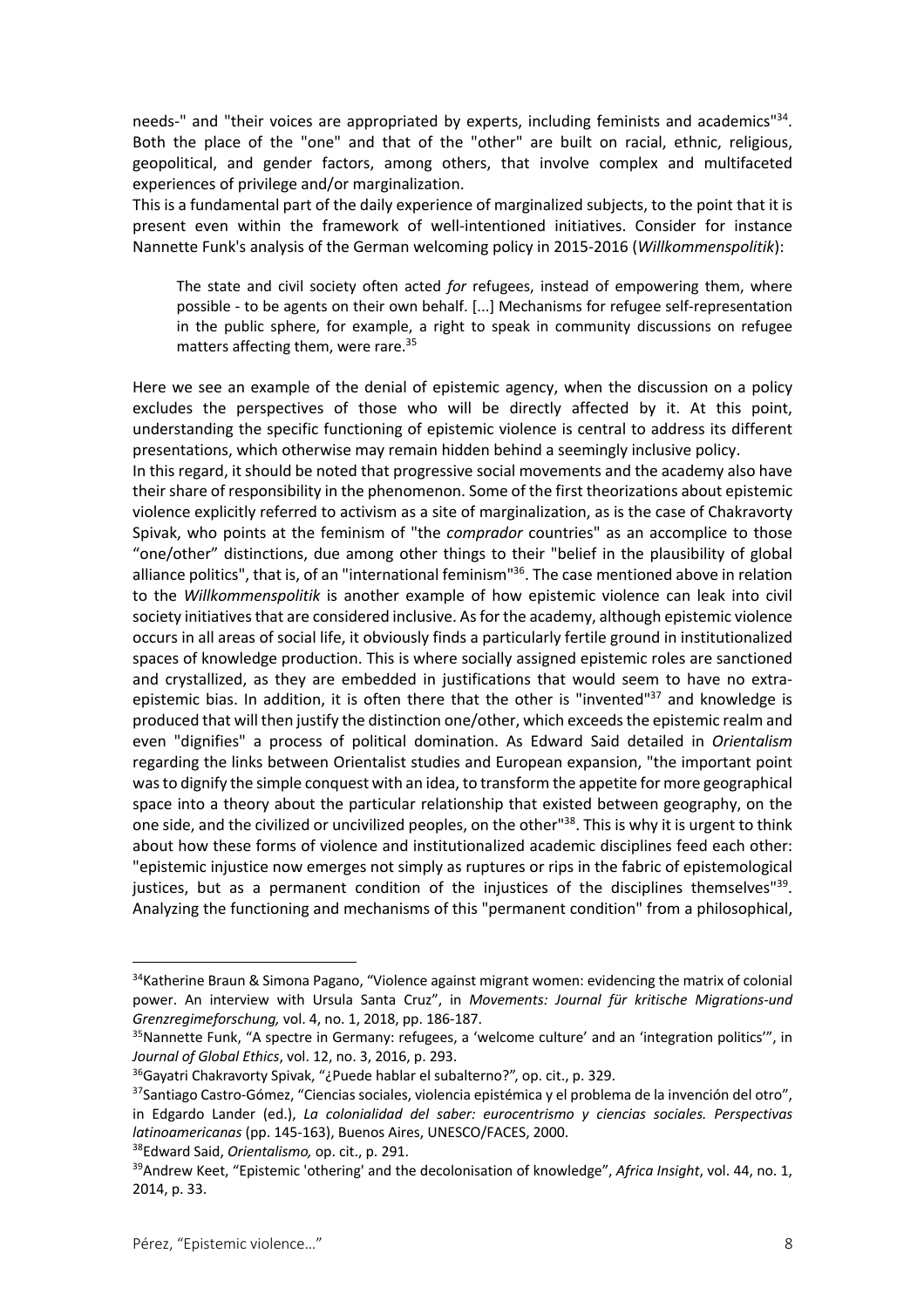and specifically epistemic, perspective, is key to address them in institutional practice and design.

#### **A precarious balance**

The characteristics of epistemic violence, as a case of "slow violence", make it almost invisible for those who do not systematically reflect on their own epistemic practices, which in turn results in a remarkable lack of attention in the public agenda. In presenting his concept of "slow violence", Nixon notes that, although it entails "emergencies whose repercussions have given rise to some of the most critical challenges of our time<sup>140</sup>, there remains a great challenge linked to its visibility. This leads the author to ask how to "turn the long emergencies of slow violence into stories dramatic enough to rouse public sentiment and warrant political intervention"<sup>41</sup>. The strength of epistemic violence lies in its very imperceptibility: it subsists without being detected, either because it is presented in a context affected by other more evident forms of violence, or because it is framed within a "well-meaning" proposal, as we saw above. That is why, as stated before, in order to dismantle the mechanisms of epistemic violence, it is fundamental to learn how to see them. However, the topos of "visibility" is somewhat insufficient to address this issue since, like other forms of violence, it is based on a series of privilege mechanisms that favour ignorance or "not seeing": in many cases, epistemic violence is something "ignorable". Ignoring that epistemic violence exists, and ignoring that one exerts it, can result in considerable benefits for an epistemically privileged subject. Thus, it is indeed a problem of "being able to see", but not of one that is solved with mere "visibility", unless we also address the social license to ignore that sustains such ignorance.

Now, what would a violence-free epistemic system look like? Thinking of an ideal -and unattainable- model, we can imagine it as an epistemic system in which all people and their knowledge are evaluated exclusively on the basis of epistemic factors, without the influence of extra-epistemic variables (such as identity prejudices). Ironically, in order to come closer to that scenario, we need to consider extra-epistemic factors, and perhaps even give them centrality in our analysis. This is because, as social epistemology has extensively demonstrated, the neglect of social-historical factors that affect knowledge processes actually works to reproduce the mechanisms of exclusion that have historically placed certain subjects and collectives in an inferior position. Given that social location (ours and that of our interlocutors) affects epistemic judgments, it is fundamental to put "the researcher's cultural beliefs and practices" on "the display board"<sup>42</sup>.

On the other hand, it is important not to lose sight of the fact that, as we are talking about an epistemic phenomenon, the strategies we design to combat it must also be of an epistemic nature, and must be specifically designed for this form of violence. Indeed, strategies designed for other forms of oppression (social, economic, etc.) may not be effective in the field of epistemic violence. For that reason, along with initiatives designed to confront other forms of violence (such as those that can be found frequently in government or civil society programs for "inclusion" and "non-discrimination"), we need to reformulate our "epistemic resources and the epistemological system within which those resources prevail", considering that they "may be wholly inadequate to the task of addressing the persisting epistemic exclusions that are causing epistemic oppression<sup>143</sup>. This includes both initiatives to combat exclusion, and others to encourage inclusion through active policies. Helen Logino's work has helped us understand that

<sup>40</sup>Rob Nixon, op. cit., p. 3.

<sup>41</sup>*Ibid.*

<sup>42</sup>Sandra Harding, "Introduction: Is There a Feminist Method?", in Sandra Harding (ed.), *Feminism and Methodology,* Bloomington, Indiana University Press, 1987, p. 9.

<sup>43</sup>Kristie Dotson, "Conceptualizing Epistemic Oppression", in *Social Epistemology: A Journal of Knowledge, Culture and Policy*, DOI: 10.1080/02691728.2013.782585, 2014, p. 2.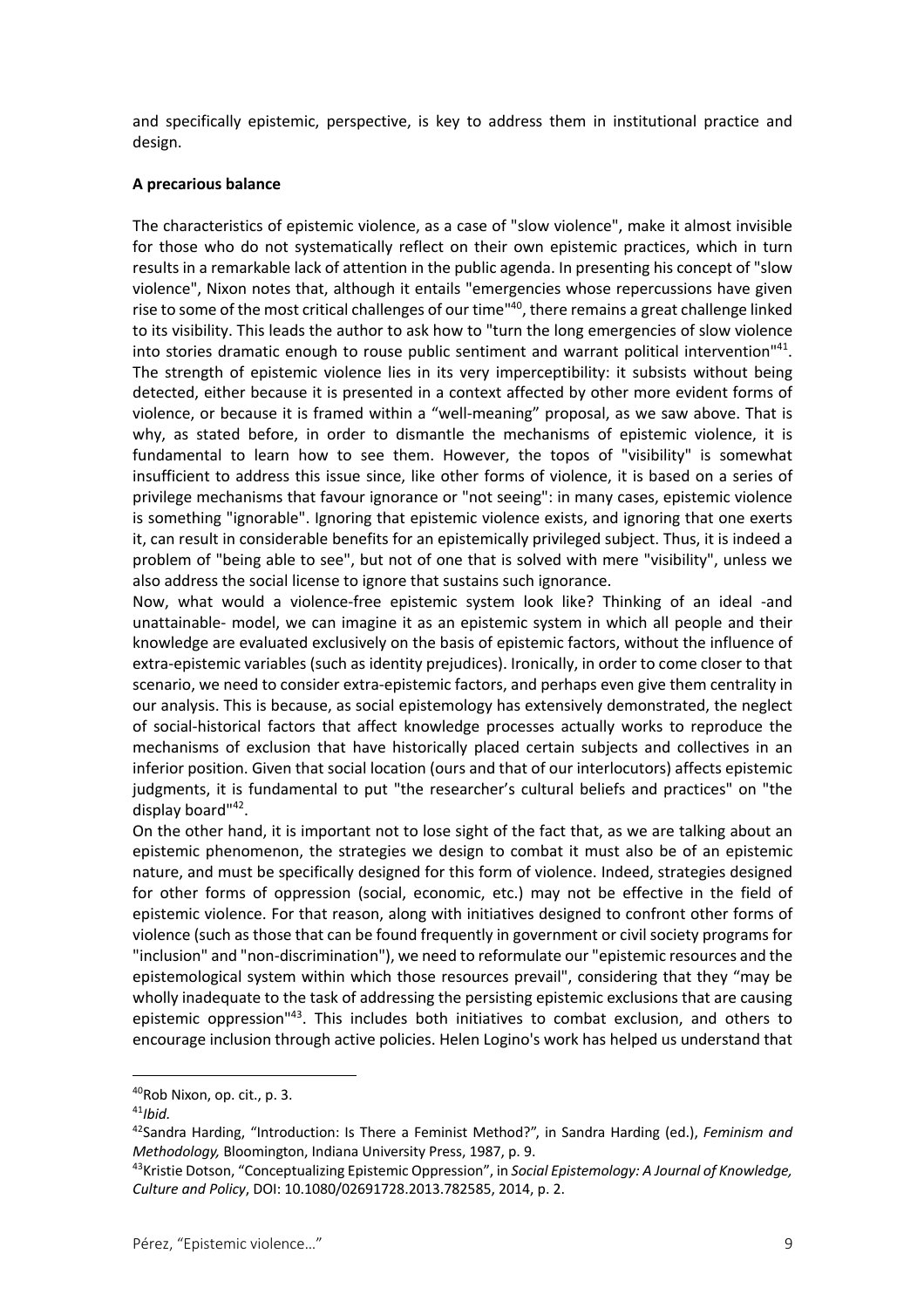a community must "take active measures to ensure that alternative points of view are developed enough to be a source of criticism and new perspectives. Not only must potentially dissenting voices not be discounted, they must be cultivated"<sup>44</sup>. In this sense, critical epistemologies, when posed from a truly intersectional standpoint, can offer valuable resources to think about how to put our biases on the table, to understand in what sense they make us participate in epistemic violence, and to imagine how we can begin to dismantle them.

### **References**

BRAUN, Katherine & Simona PAGANO, "Violence against migrant women: evidencing the matrix of colonial power. An interview with Ursula Santa Cruz" in *Movements: Journal für kritische Migrations-und Grenzregimeforschung,* vol. 4, no. 1, 2018, pp. 179-189.

CASTRO-GÓMEZ, Santiago, "Ciencias sociales, violencia epistémica y el problema de la invención del otro", in Edgardo Lander, (ed.), *La colonialidad del saber: eurocentrismo y ciencias sociales. Perspectivas latinoamericanas*, Buenos Aires, UNESCO/FACES, 2000, pp. 145-163.

CHAKRAVORTY SPIVAK, Gayatri, "The Rani of Sirmur: An Essay in Reading the Archives", *History and Theory*, vol. 24, no. 3, 1985, pp. 247-272.

CHAKRAVORTY SPIVAK, Gayatri, "¿Puede hablar el subalterno?", in *Revista colombiana de antropología*, vol. 39, 2003, pp. 297-364.

DOTSON, Kristie, "Tracking epistemic violence, tracking practices of silencing", in *Hypatia*, vol. 26, no. 2, 2011, pp. 236-257.

DOTSON, Kristie, "Conceptualizing Epistemic Oppression", in *Social Epistemology: A Journal of Knowledge, Culture and Policy*, DOI: 10.1080/02691728.2013.782585, 2014.

DUMARESQ, Leila. "Ensaio (travesti) sobre a escuta (cisgênero)", *PeriódiCus,* vol. 5, no. 1, 2016, pp. 121-131.

FOUCAULT, Michel, *Defender la sociedad,* Buenos Aires, Fondo de Cultura Económica, 2008.

FRICKER, Miranda, *Epistemic injustice: Power and the ethics of knowing*, New York, Oxford University Press, 2007.

FRICKER, Miranda, "Evolving Concepts of Epistemic Injustice", on Ian James Kidd, José Medina & Gaile Pohlhaus Jr. (eds.), *Routledge Handbook of Epistemic Injustice*, London, Routledge, 2017, pp. 53-60.

FUNK, Nanette, "A spectre in Germany: refugees, a 'welcome culture' and an 'integration politics'", in *Journal of Global Ethics*, vol. 12, no. 3, 2016, pp. 289-299.

GROSFOGUEL, Ramón, "Del «extractivismo económico» al «extractivismo epistémico» y al «extractivismo ontológico»: una forma destructiva de conocer, ser y estar en el mundo", in *Tabula Rasa*, no. 24, 2016, pp. 123-143.

HARAWAY, Donna, "Conocimientos situados: la cuestión científica en el feminismo y el privilegio de la perspectiva parcial", in *Ciencia, cyborgs y mujeres. La reinvención de la naturaleza,* Madrid, Cátedra, 1995, pp. 313-346.

KEET, André, "Epistemic 'othering' and the decolonisation of knowledge", in *Africa Insight*, vol. 44, no. 1, 2014, pp. 23–37.

KIDD, Ian James & Havi CAREL, "Epistemic injustice and illness", in *Journal of applied philosophy*, vol. 34, no. 2, 2017, pp. 172-190.

KLEIN, Naomi, "Dancing the World into Being: A Conversation with Idle-No-More's Leanne Simpson", *YES Magazine*, March 5, 2013, available at www.yesmagazine.org/peacejustice/dancing-the-world-into-being-a-conversation-with-idle-no-moreleanne-simpson

LANDER, Edgardo, "Ciencias sociales: saberes coloniales y eurocéntricos", in Edgardo Lander (ed.), *La colonialidad del saber: eurocentrismo y ciencias sociales. Perspectivas Latinoamericanas, Buenos Aires, CLACSO, 2000, pp. 11-41.*

LONGINO, Helen, *The fate of knowledge*, Princeton, Princeton University Press, 2002.

<sup>44</sup>Helen Longino, *The fate of knowledge*, Princeton, Princeton University Press*,* 2002, p. 132.